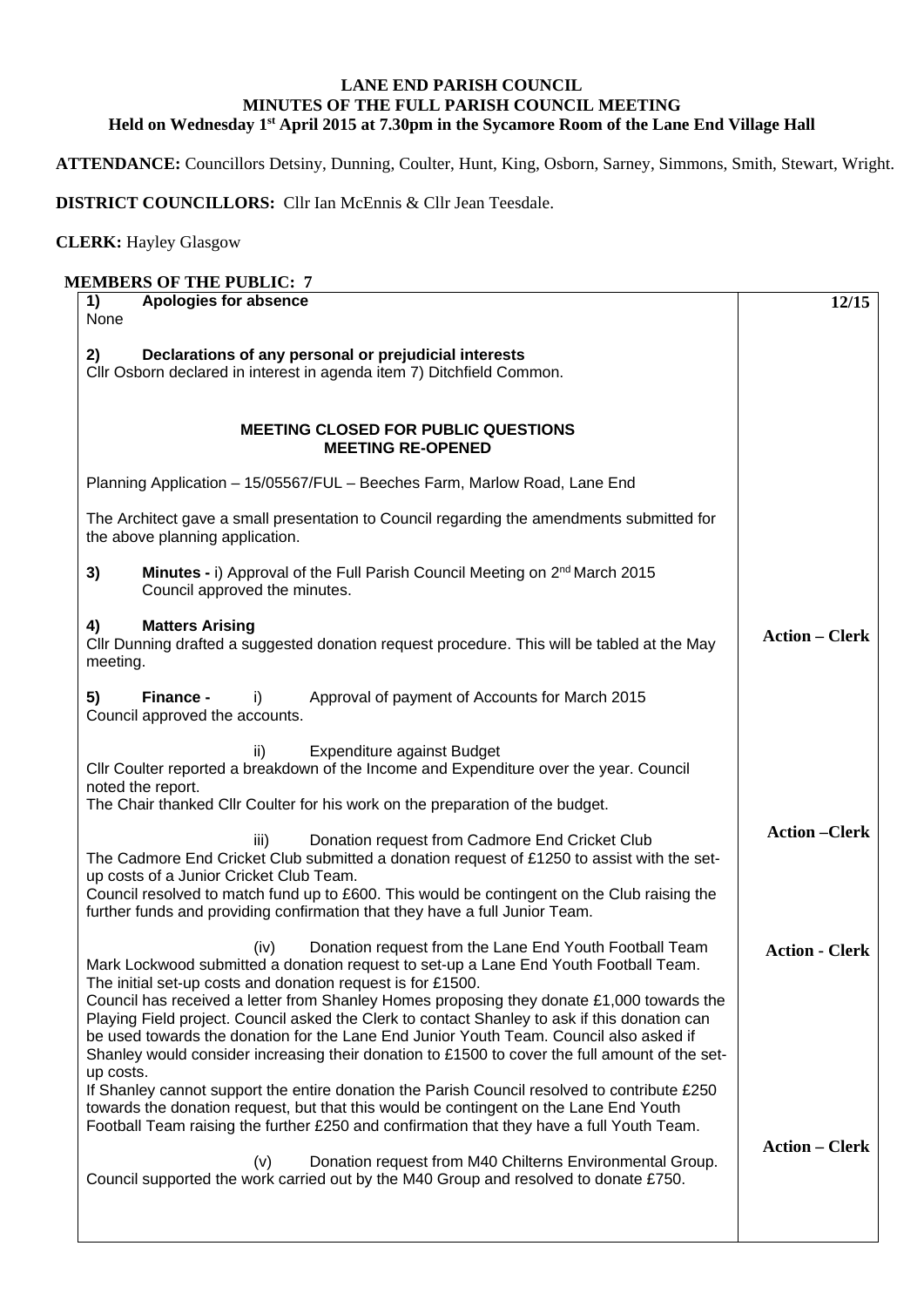| 6)<br><b>Clarion</b><br>The Editor of The Clarion has had a change in personal circumstances and is uncertain if she<br>can continue with the full work load associated with the editing the Clarion. She would like to<br>continue with the editing role itself but would need to decrease the work load by eliminating<br>the other aspects currently associated with the role. This would mean passing these parts of<br>her role to someone else and this would include the advertising, distribution and invoicing.<br>The Editor has indicated that she is willing to take a decrease of $£20$ per month to reflect the<br>reduced workload. The Clerk has also found someone who would be willing to take over the<br>work being relinquished at £100 per edition.<br>Council resolved to ask the Editor if she would accept a further reduction of £160 per annum<br>to enable the full costs of relocating this work to be covered.<br>Council also resolved that it would proceed to handover over the work in question at £100 per<br>edition plus fuel costs.<br>Cllr Destiny will contact the editor and bring this back to Council at the May meeting. | 13/15<br><b>Action – Cllr</b><br><b>Detsiny</b><br><b>Action - Clerk</b>                                             |
|----------------------------------------------------------------------------------------------------------------------------------------------------------------------------------------------------------------------------------------------------------------------------------------------------------------------------------------------------------------------------------------------------------------------------------------------------------------------------------------------------------------------------------------------------------------------------------------------------------------------------------------------------------------------------------------------------------------------------------------------------------------------------------------------------------------------------------------------------------------------------------------------------------------------------------------------------------------------------------------------------------------------------------------------------------------------------------------------------------------------------------------------------------------------|----------------------------------------------------------------------------------------------------------------------|
| <b>Easement for Sewer/footpath - Ditchfield Common</b><br>7)<br>Council approved the Easement for Sewer and Footpath. No charge will be sought but<br>Council accepted Shanley Homes offer of a donation to the Playing Fields Project but with a<br>request that this be changed to the proposed Lane End Youth Football Team.<br>All legal costs will be borne by Shanley.                                                                                                                                                                                                                                                                                                                                                                                                                                                                                                                                                                                                                                                                                                                                                                                         |                                                                                                                      |
| <b>Clerk's report</b><br>8)<br>Council noted the Clerks report.<br>Cllr King volunteered to assist the Lane End Primary School with the parking issues it had                                                                                                                                                                                                                                                                                                                                                                                                                                                                                                                                                                                                                                                                                                                                                                                                                                                                                                                                                                                                        | <b>Action – Clerk /</b>                                                                                              |
| raised.<br>The Clerk will contact the Police regarding the theft at Sandyfield Allotments and ask if all<br>items can be marked with a UV Pen.<br>The Clerk will obtain a cost for a website makeover which would not lock the Council into a 5<br>year contract.<br>The Clerk will contact LESA to inform them the vehicular gates at the playing fields will be<br>locked at midnight and opened at 8am.                                                                                                                                                                                                                                                                                                                                                                                                                                                                                                                                                                                                                                                                                                                                                           | <b>Cllr King</b><br><b>Action – Clerk</b><br><b>Action – Clerk</b><br><b>Action – Clerk</b><br><b>Action - Clerk</b> |
| The Clerk will also set up a rota for opening and locking the gates at the playing fields.<br>The Clerk will purchase a combination lock padlock for the gates.<br>The Clerk will contact TFB regarding the overhanging trees that had been reported at Fingest<br>Lane and ask them to assess the trees as it is believed they are dangerous.                                                                                                                                                                                                                                                                                                                                                                                                                                                                                                                                                                                                                                                                                                                                                                                                                       | <b>Action – Clerk</b><br><b>Action – Clerk</b><br><b>Action – Clerk</b>                                              |
| <b>Invitations to Meetings, Correspondence &amp; Reports received</b><br>9)<br>Council noted the report.<br>In relation to correspondence from a parishioner, Councillor Hunt will carry out a site visit of<br>the area by the street light at Bolter End Lane to assess how much the bushes and trees<br>have been cut back.                                                                                                                                                                                                                                                                                                                                                                                                                                                                                                                                                                                                                                                                                                                                                                                                                                       | <b>Action – Cllr</b><br>Hunt                                                                                         |
| <b>Matters raised by Councillors</b><br>10)<br>CIIr King reported that the planning application for the Conifers in Cadmore End is pending a<br>decision. Cllr Teesdale said it has been recommended for refusal. Cllr Teesdale has asked if<br>it can come before the planning committee.<br>Cllr Hunt and Cllr Osborn had attended the Chalky Field Allotments and reported that some<br>allotments were a bit messy. Council asked the Clerk to write to all allotment tenants and ask<br>that allotments are kept in good order at all times.<br>Cllr Wright asked for an update regarding the T&L site. Cllr Detsiny will contact the Architect<br>and the Clerk will contact WDC to see if there are any updates on the works.<br>Cllr Dunning gave her apologises for the VE Day lunch on 10 <sup>th</sup> May and the Parish Council<br>Meeting on 13 <sup>th</sup> May.<br>Cllr Coulter reported that there is evidence that Persimmon Homes have carried out some<br>limited clearance work on their site alongside its boundary with footpath 25.                                                                                                         | <b>Action – Clerk</b><br><b>Action – Cllr</b><br><b>Detsiny / Clerk</b>                                              |
|                                                                                                                                                                                                                                                                                                                                                                                                                                                                                                                                                                                                                                                                                                                                                                                                                                                                                                                                                                                                                                                                                                                                                                      |                                                                                                                      |